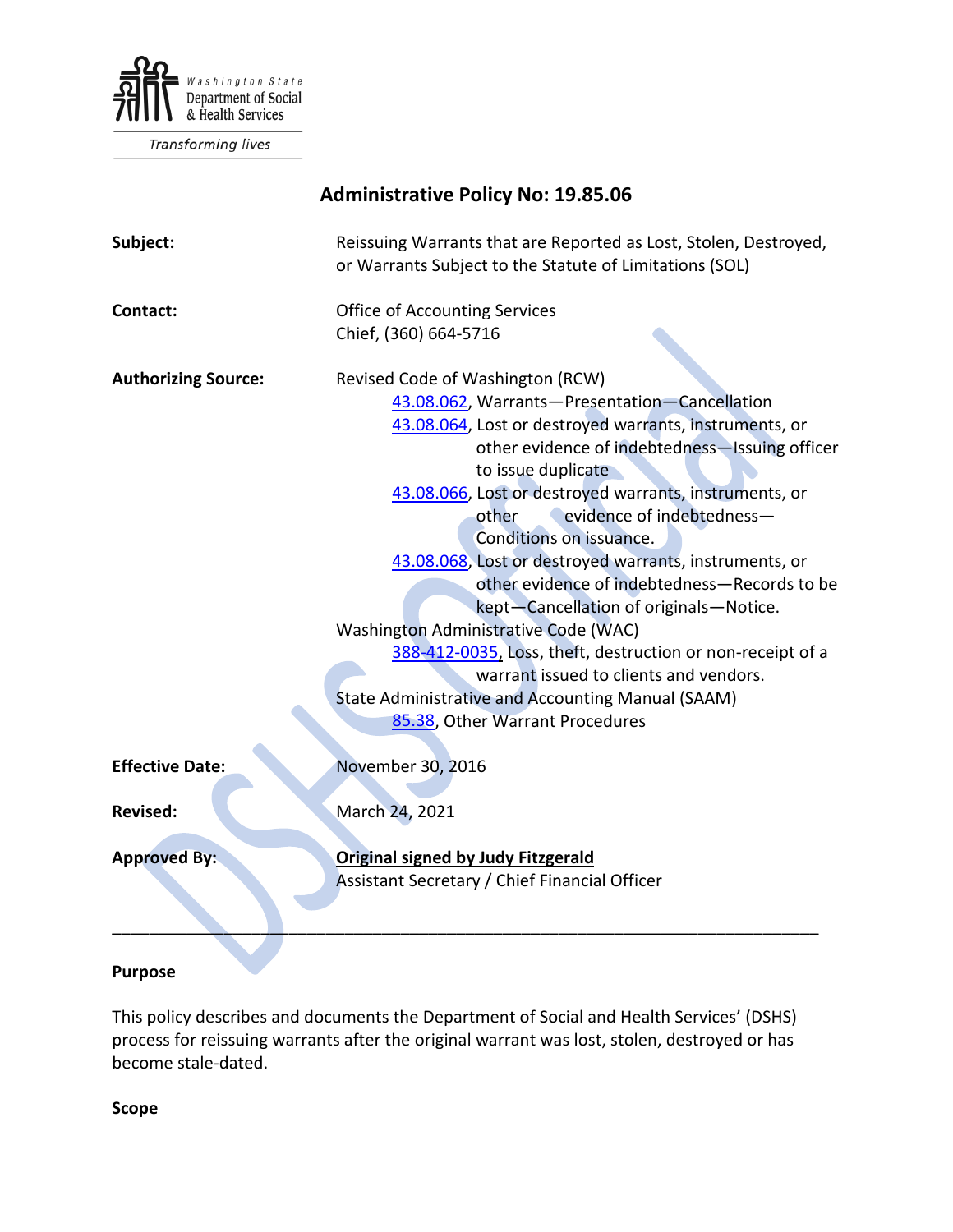This policy applies to all payments made via warrants by DSHS. This also applies to IPOne checks that have gone past the statute of limitations (SOL). This includes but is not limited to payments made to vendors, employees, volunteers, board members, clients or custodians.

This policy does not apply to employee payments made via electronic funds transfer (EFT) or warrants made to incorrect payee(s).

#### **Additional Guidance**

#### **DSHS Administrative Policy**

[19.25.01,](http://one.dshs.wa.lcl/Policies/Administrative/DSHS-AP-19-25-01.pdf) Overpayments to DSHS Employees for Salary, Wages, Benefits, and Miscellaneous Expenditures

[19.85.04,](http://one.dshs.wa.lcl/Policies/Administrative/DSHS-AP-19-85-04.pdf) Warrants Returned to the Department

[10.02,](http://one.dshs.wa.lcl/Policies/Administrative/DSHS-AP-10-02.pdf) Overpayments and Debts for Providers and Vendors

#### [DSHS Forms Picker](http://forms.dshs.wa.lcl/)

09-013, DSHS Affidavit of Lost, Stolen, or Destroyed Warrant 07-008, Affidavit of Lost, Stolen, or Destroyed Assistance Warrant 09-052, Affidavit of Forged Endorsement

#### **Definitions**

**Board members** means those individuals who serve on a board, commission, or committee in either an advisory, coordinating or planning capacity, or a rule making capacity.

**Client** is a person who uses the services offered by the department or who receives a financial benefit based on that person's individual or family need.

**Custodian** is a person who is responsible for the care, confinement, immediate charge, and/or control of clients.

**Department** or DSHS refers to the Department of Social and Health Services (DSHS).

**Electronic fund transfer (EFT)** is any transfer of funds, other than a transaction originated by check, draft, or similar paper instrument that is initiated through an electronic terminal, telephone instrument, or computer or magnetic tape to authorize a financial institution to debit or credit an account.

**Employee** means an individual in DSHS who:

- 1. Is paid a salary, or wages, and receives benefits for work performed for the department;
- 2. Has been issued a state employee identification number;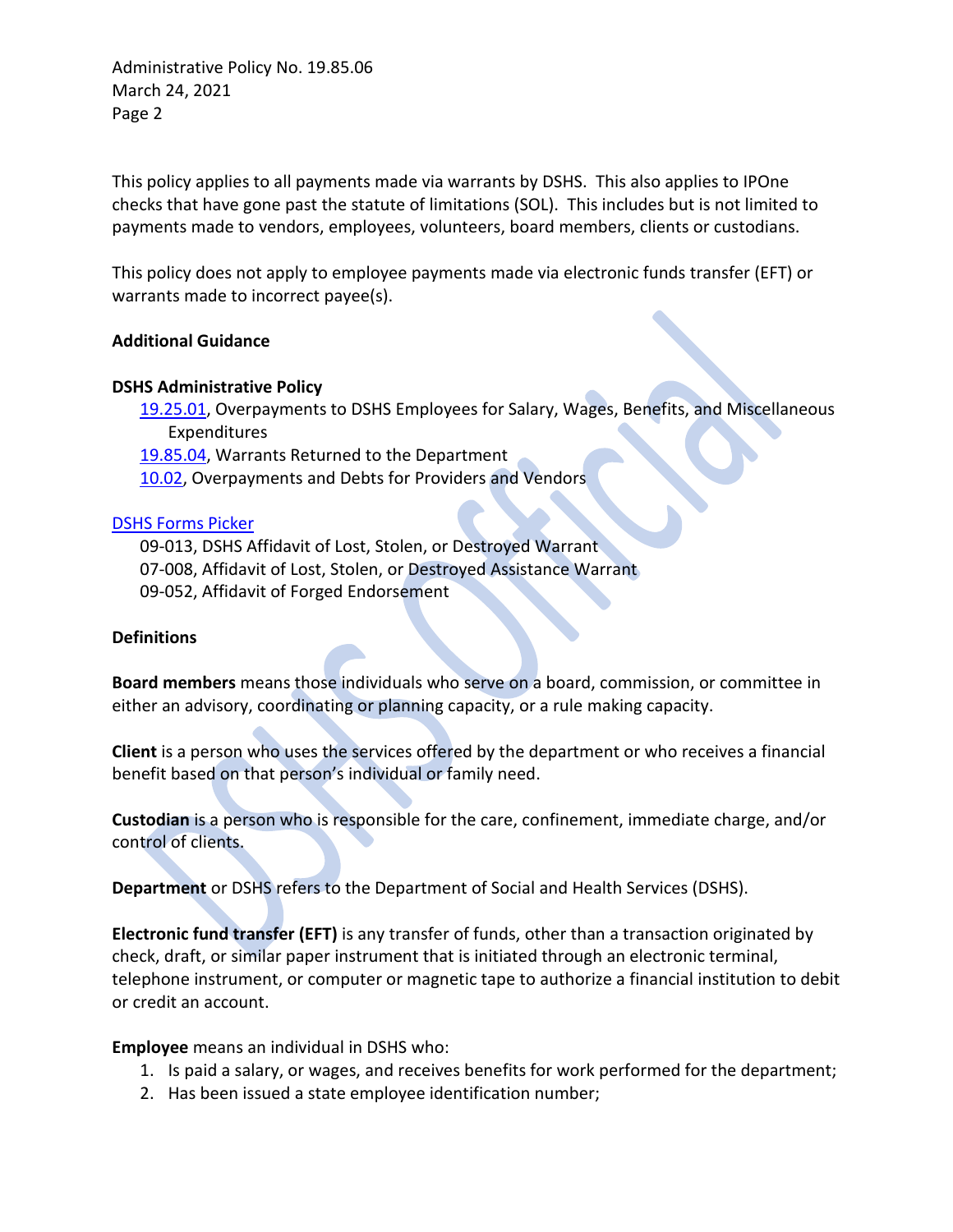- 3. Is recognized as a state employee by the state Office of Financial Management (OFM); and.
- 4. Is paid through the Human Resource Management System (HRMS).

For the purpose of this policy, employee can also refer to the payee.

**IPOne** is the payment subsystem of the Washington State Medicaid Management Information System (MMIS), ProviderOne, used to capture reporting of hours worked by individual providers providing in-home care services and process payroll.

**Issuing office** is the office that processes the original payment

**Originating DSHS fiscal office** means the unit that issued the warrant.

**ProviderOne** is the official Washington State Medicaid Management Information System (MMIS) payment system owned by Health Care Authority (HCA) used to pay providers.

**Reissue request for lost or destroyed check paid via third party vendor** this is not an official DSHS form. This is a document provided by IPOne to the provider for completion, signature and notarization. The provider then submits to the office of accounting services statute of limitation desk for reissue.

**Stale-dated** means warrants that meet the criteria for the statute of limitations. The Office of the State Treasurer automatically cancels all warrants that remain uncashed 180 days after the date of issue.

**Statute of limitations (SOL) warrants** refers to warrants that have gone stale-dated and are past the statute of limitations (SOL), which is 180 days.

**Vendor** is any person, business, non-profit, or government entity who provides goods/services to DSHS or its clients. A vendor may or may not have a contractual agreement. For the purpose of this policy vendor can also refer to the payee.

**Volunteer** is a person, other than an emergency services worker as described by chapter 38.52 RCW, who, of his/her own free choice, performs any assigned or authorized duties for the state or any agency thereof. A volunteer receives no wages, and is registered and accepted as a volunteer by the state or any agency thereof, for the purpose of engaging in authorized volunteer service.

**Warrant** is a payment instrument for each invoice voucher or other evidence of indebtedness validated by the State Treasurer for payment.

**Policy**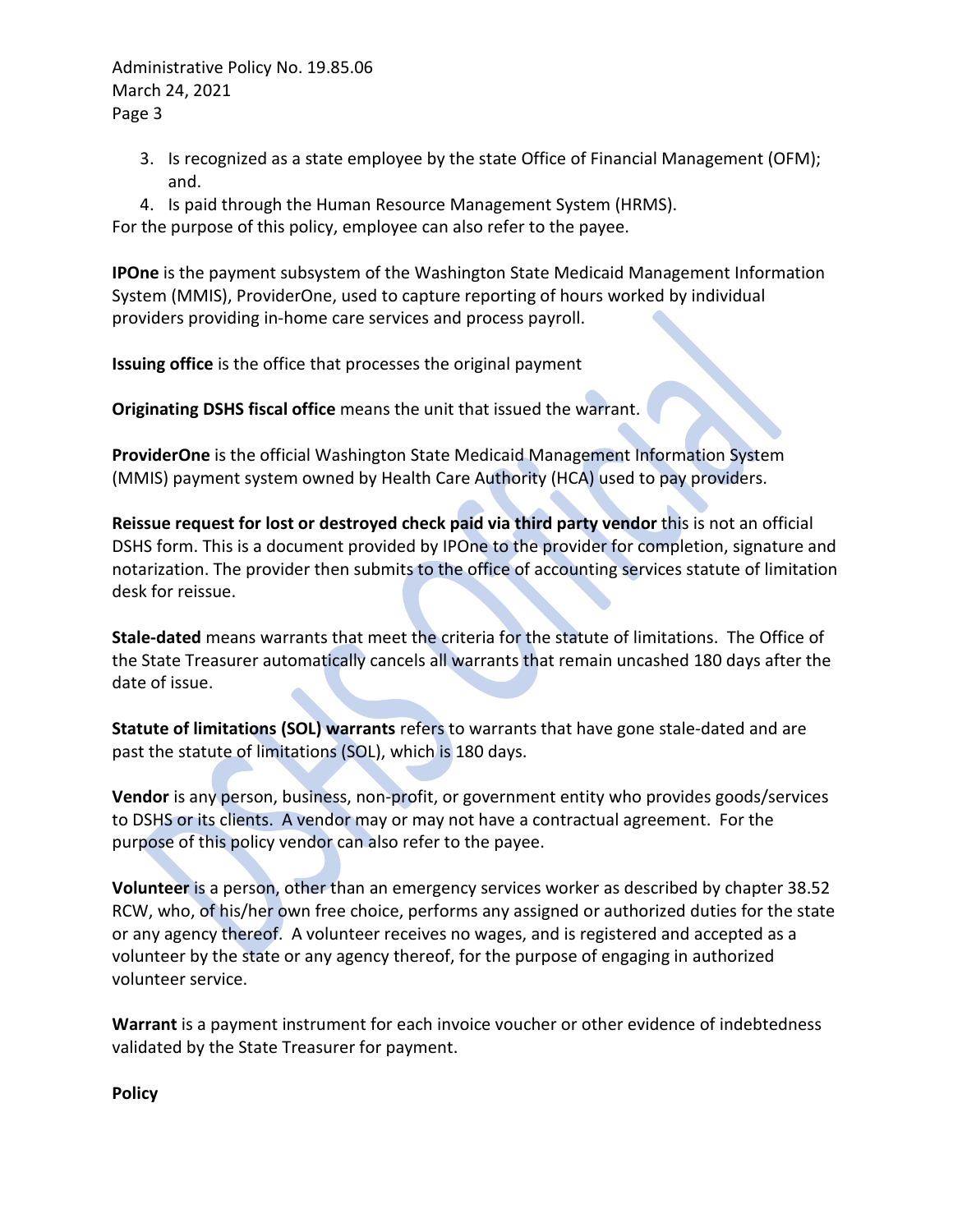- **A. Delivery to the U.S. Postal Service constitutes delivery to the payee (SAAM [85.38.20c\)](http://www.ofm.wa.gov/policy/85.38.htm).**
- **B. The office of accounting services (OAS) is the designated office responsible for the reissuance of all lost, stolen, destroyed warrants and IPOne stale-dated checks when the replacement is for the original payee and the original amount. When a payment requires a new payee or a different amount, the payment will be handled by the issuing office.**
- **C. DSHS must follow the state replacement process when a payee's warrant is lost, stolen, or destroyed, as identified in RCW and SAAM.**
	- 1. An accurate and complete DSHS Affidavit of Lost, Stolen, or Destroyed Warrant (DSHS Form 09-013) must be received before a replacement warrant is issued.
	- 2. The process to replace payroll warrants that are not cashed can take up to seven calendar days from the date the completed forms have been received by payroll. However, the replacement warrant will not be reissued until at least seven calendar days after the original warrant date of mailing.
	- 3. OAS staff must wait 25 calendar days from the date of issue before reissuing any non-payroll warrants that have not been cashed. The chief of OAS must approve exceptions to the 25-day waiting period.
- **D. Original warrants must be returned to OAS if the original warrant is located after a replacement warrant is issued.**
- **E. An overpayment is created if a payee cashes both the original warrant and the replacement warrant. DSHS may provide written notice to the payee when it has been determined that an overpayment has been made.** For more information, refer to Administrative Policy 10.02 and 19.25.01.

# **Procedure**

*I Processing replacement warrants that were lost, stolen or destroyed (excluding ACES and IPOne)*

# **A. Originating DSHS fiscal office staff:**

- 1. Receives inquiry from payee regarding a lost, stolen, or destroyed warrant.
- 2. Sends the DSHS Affidavit of Lost, Stolen, or Destroyed Warrant form (DSHS Form 09-013), with a prefilled warrant number, date of issue, and amount to the payee for completion.
- 3. Instruct the payee: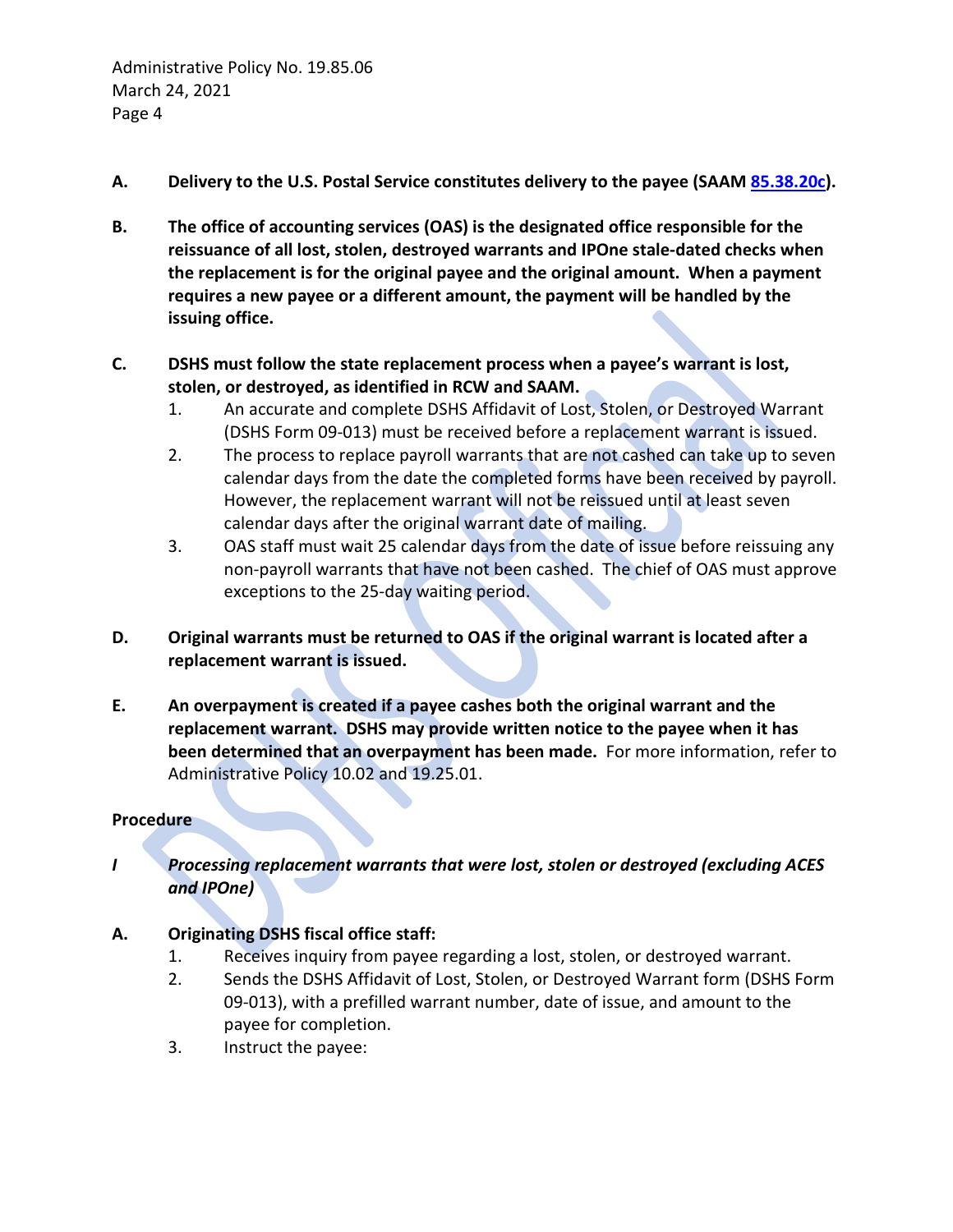- a. That the DSHS Affidavit of Lost, Stolen, or Destroyed Warrant form (DSHS Form 09-013) must have original signatures from the payee and be notarized.
- b. To send the completed, notarized affidavit to OAS for replacement.
- c. To return the original warrant to OAS, if found.
- d. If the payee refuses to sign the affidavit, a replacement warrant will not be issued and the original warrant will be stale-dated after 180 days from the date of issue.

### **B. OAS staff:**

- 1. Receives and reviews the affidavit for accuracy and completeness.
- 2. Contacts the payee or returns the forms if any information is missing, inaccurate, illegible, or if the affidavit is not notarized.
- 3. Checks the treasury management system (TMS) to ensure the warrant has not been cashed.
- 4. Checks the returned warrant logs to verify the warrant has not been returned to DSHS. If the warrant is returned, see Administrative Policy 19.85.04.
- 5. If the original warrant was **not cashed or returned:**
	- a. Cancels original warrant and reissues replacement warrant:
		- i. For payroll warrants, after seven calendar days from the date of original warrant mailing and upon receipt of completed documents.
		- ii. For ProviderOne warrants, cancel and reissue through ProviderOne system after the 25-day waiting period.
		- iii. For non-payroll warrants, after the 25-day waiting period.
	- b. Documents the vendor's lost, stolen or destroyed replacement warrant information in the affidavit tracking system (ATS) for all warrants.

# 6. If the original warrant **was cashed:**

- a. Sends the payee a:
	- i. Signature verification memo
	- ii. Copy of the signed affidavit (form 09-013)
	- iii. Blank Affidavit of Forged Endorsement (form 09-052)
	- iv. Copy of the cashed warrant for the payee to review the signature on the cashed warrant
	- When the payee returns the requested documentation, including the signature verification memo indicating that they:
		- i. **Did** cash the warrant, no further action is required.
		- ii. **Did not** cash the warrant and they returned the completed, notarized Affidavit of Forged Endorsement (DSHS Form 09-052), the OAS staff must: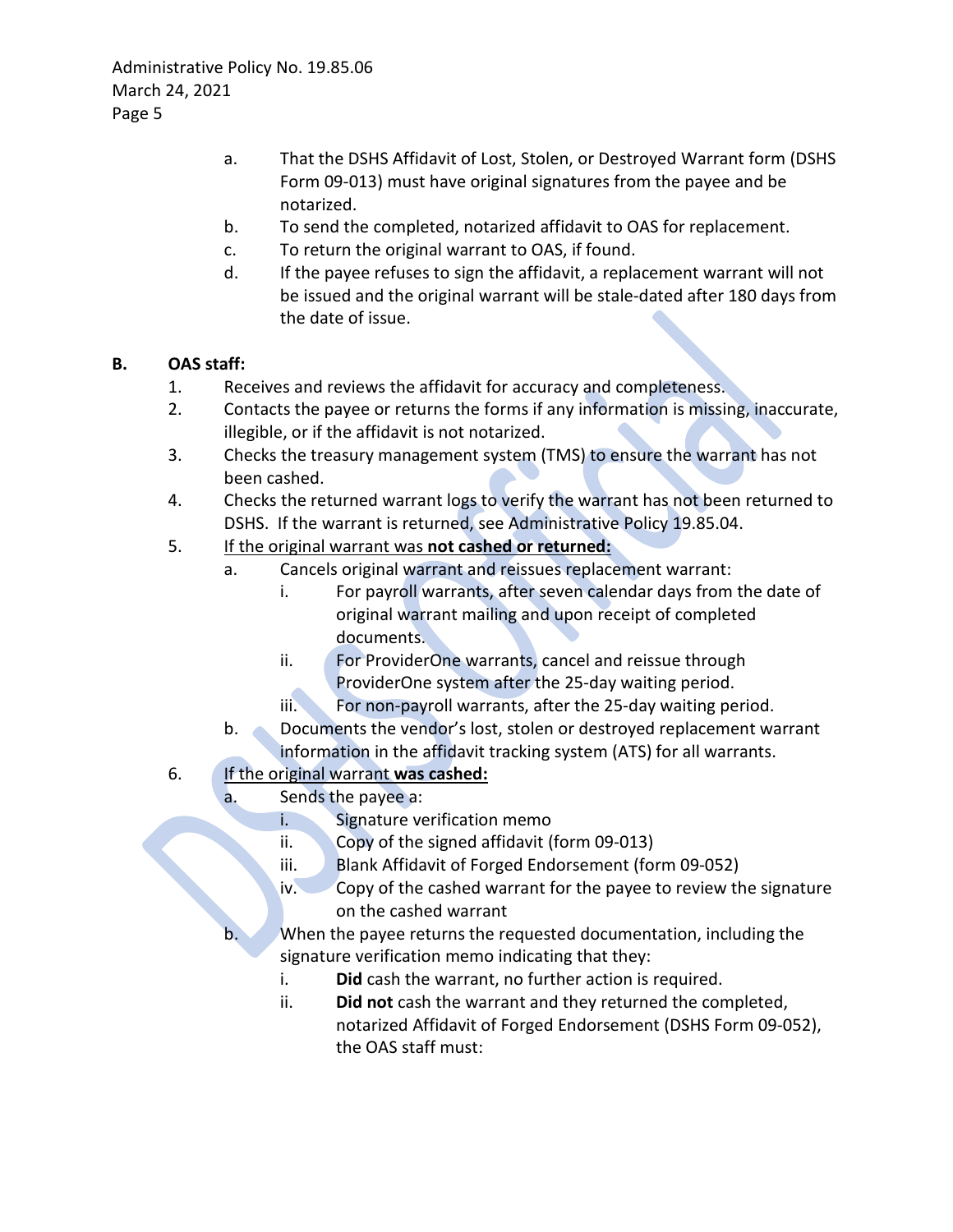- A. Retain a copy of the signed Affidavit of Forged Endorsement (DSHS Form 09-052) and other correspondence.
- B. Send the original, signed Affidavit of Forged Endorsement (DSHS Form 09-052), and other supporting documentation to the Office of the State Treasurer (OST). OST will work with the bank that cashed the warrant to determine what occurred.
- C. Reissue the warrant when the cashing bank returns funds to OST and OST transmits funds to DSHS/OAS.

# *II Processing replacement ACES vendor warrants that were lost, stolen or destroyed*

#### **A. Originating department office staff:**

- 1. Receives inquiry from vendor regarding a lost, stolen, or destroyed warrant.
- 2. Sends the Affidavit of Lost, Stolen, or Destroyed Assistance Warrant form (DSHS Form 07-008), with a prefilled warrant number, date of issue, and amount to the vendor for completion.
- 3. Instructs the vendor:
	- a. That the Affidavit of Lost, Stolen, or Destroyed Assistance Warrant form (DSHS Form 07-008) must have original signatures from the payee and be notarized.
	- b. To send the completed, notarized payee affidavit form to the originating office for replacement.
	- c. To return the original warrant to the originating office, if found.
	- d. If the payee refuses to sign the affidavit, a replacement warrant will not be issued and the original warrant will be stale-dated after 180 days from the date of issue.
- 4. After receiving the affidavit, cancels the warrant within ACES before sending the affidavit and transmittal to OAS.
- 5. Reissues a replacement warrant as a current payment.

#### **B. OAS office staff:**

- 1. Processes transmittal to complete cancelation.
- 2. Does not reissue current ACES warrant as those are reissued in the field offices.
- *III IPOne checks*
- **A. Checks that are less than 180 days from the date of issue that were lost, stolen, or destroyed are handled by the IPOne contractor.**